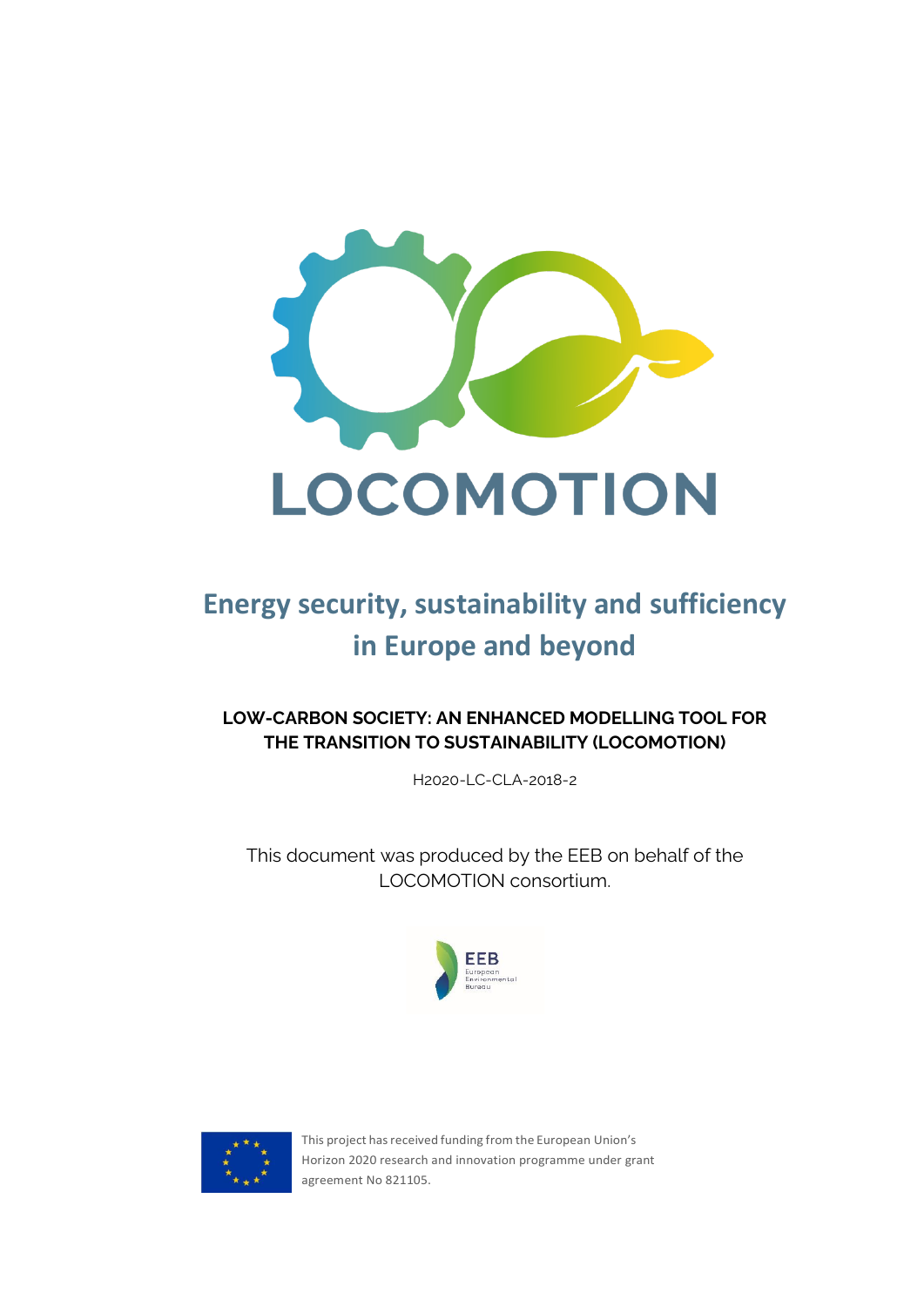

## INTRODUCTION

The global climate emergency  $-$  and now, the war in Ukraine  $-$  calls for the acceleration of the transition to a climate-neutral Europe.

In late 2021, the EU started a process to review it[s strategy on international energy engagement,](https://ec.europa.eu/info/law/better-regulation/have-your-say/initiatives/13276-Energy-diplomacy-European-strategy-on-international-energy-engagement) which was reviewed in 2011 and most recently in May 2022. The aim of the new strategy is to give people, inside and outside the EU, access to sustainable, affordable and secure energy supplies under changing circumstances. A parallel aim was established: to encourage decarbonisation on a global scale. This scale is necessary, as recent [research](https://www.sciencedirect.com/science/article/abs/pii/S0959652620338725?via%3Dihub) argues that it is more effective to shift the focus from energy changes in households to the international industrial production system.

Along with the EU's strategy, other energy-related policy files aim to drive higher climate ambition both nationally and internationally. These include for example the Fit for [55 package](https://ec.europa.eu/commission/presscorner/detail/en/IP_21_3541) with the Carbon Border Adjustment Mechanism (CBAM), the EU Emission Trading Systems (EU ETS), and the REPowerEU plan.

Energy equals power — especially in a world of increasing energy demand and decreasing energy return on investment. The global geopolitical power balance is changing fast, and evidence-based alternatives are needed. [LOCOMOTION,](https://www.locomotion-h2020.eu/) a Horizon 2020 project, matures at this very appropriate time. Scientists are working on a new Integrated Assessment Model (IAM) to assess the environmental and socio-economic impact of different pathways for a low-carbon future, such as the European Green Deal.

This policy brief presents five conclusions based on new peer-reviewed papers and provides key recommendations for EU policymakers. In short, the EU needs to show leadership and ensure that support can be provided to those who are most affected by the changes in the global energy system. It needs to strive for a wellbeing economy where people and nature can thrive together within the planetary boundaries. Though the room for erring on how the wellbeing economy will be powered is shrinking, the current situation is a fitting moment for an ambitious leap forward towards long-term solutions.

# 1: THE GREENEST ENERGY IS THE ENERGY WE DON'T USE

The **first saving is on the energy that is not needed**. The REPowerEU plan rightly stresses that energy saving should be a global priority. Indeed, buildings, farms, grids and cities across the globe should follow a "smart design" — one that depends less on fuel and allows people and nature to find a balance in the short and long term.

In th[e REPowerEU communication](https://ec.europa.eu/commission/presscorner/detail/en/ip_22_3131) from 18 May, the European Commission sees a 5% potential for short-term energy demand savings on oil and gas. The examples that are given are mostly targeting the household level, such as turning the thermostat down a little. However, energy demand can be cut at the production side too, and this should be done as soon as possible. In order to meet the Paris Agreement goal, industry's final energy demand should [decrease by at](https://eeb.org/wp-content/uploads/2022/02/Policy-Brief-REDIII-and-PAC-Scenario_FINAL-1.pdf)  [least 33%](https://eeb.org/wp-content/uploads/2022/02/Policy-Brief-REDIII-and-PAC-Scenario_FINAL-1.pdf) between 2015 and 2050. In order to do this, industrial production processes need to include both energy savings policies and a shift to renewable electricity (RE). Concerns that this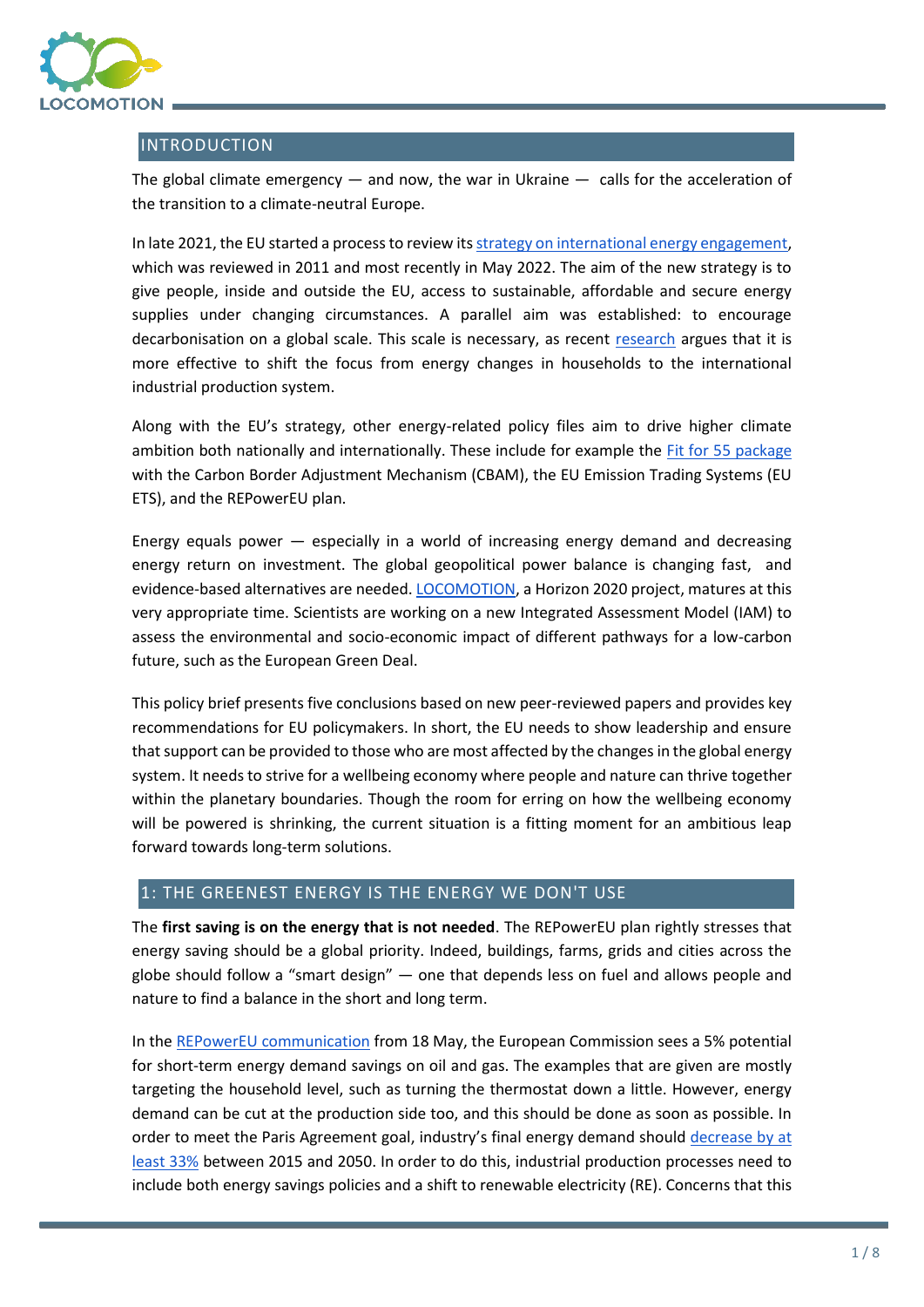

will slow down GDP growth can be addressed by the fact that energy savings lead to a more stable and resilient economy, and that [feasible alternatives](https://www.nature.com/articles/s41893-020-0484-y) to infinite green growth exist.

LOCOMOTION research compared green growth to policies for social equity and to a postgrowth scenario. In the green growth scenario, based on technological progress and environmental policies, income inequality and unemployment increased, [potentially paving the](https://academic.oup.com/ser/article/14/1/27/2451750)  [way for anti-EU sentiments and political extremes.](https://academic.oup.com/ser/article/14/1/27/2451750) The policies for social equity scored better. However, only the post-growth scenario offered both a sufficient reduction in emissions and inequality — with a higher public deficit-to-GDP ratio<sup>1</sup> above the EUs debt and deficit rules<sup>2</sup> due to costs for social programs and contraction of GDP after 2040. It is worth noting that the latest IPCC report [mentions degrowth](https://timotheeparrique.com/degrowth-in-the-ipcc-ar6-wgiii/) - including an entire new chapter on demand side solutions as a crucial pathway for a low-carbon transition in conjunction with social sustainability. This has already been implemented. For example, in 2011, the Japanese government introduced an [energy savings campaign](https://institutdelors.eu/wp-content/uploads/2022/05/PB_220513_Energy-Sufficiency-The-missing-lever-to-tackle-the-energy-crisis_Leuser_EN.pdf) that successfully decreased national energy demand whilst avoiding blackouts. This was also done proportionally in the sense that households and small businesses relied on voluntary reductions, whilst companies with a demand above 500 kilowatts were obliged to reduce demand by 15 % or even 30 % for larger companies.

#### **Key recommendations :**

- Increase the percentage of energy demand savings above 5% and expand this to the industrial sector.
- Reduce the EU energy consumption by 45% and set an energy efficiency target of 45% by 2030 to align with th[e 1.5C Paris Agreement trajectory.](https://eeb.org/library/building-a-paris-agreement-compatible-pac-energy-scenario/)

# 2: ENERGY DEMAND MEASUREMENTS DON'T TELL THE FULL STORY

Every year, the International Energy Agency (IEA) publishes its findings on internationa[l energy](https://www.iea.org/topics/world-energy-outlook)  [demand.](https://www.iea.org/topics/world-energy-outlook) However, LOCOMOTION research on 44 countries found that on average, the 10 highest-ranking countries in the Human Development Index (HDI)<sup>3</sup> actually demand 18.5% *more* energy than measured by the IEA. In contrast, the 10 lowest-ranking countries in the HDI use 1.6% *less* energy than the official data show. The current standard metric, the [Total Primary](https://www.iea.org/data-and-statistics/charts/total-primary-energy-supply-by-fuel-1971-and-2019)  [Energy Supply](https://www.iea.org/data-and-statistics/charts/total-primary-energy-supply-by-fuel-1971-and-2019) of a country, does not take into account the energy embodied in goods and services imported from other countries. The **perverse outcome is that a country appears more sustainable the more it outsources its energy-intensive industries**. Instead of decarbonisation, this is leading to the carbonisation of countries outside the EU. The culprit is a decades-long practice of "[encouraging more migration of the dirty industries to](http://www.envjustice.org/2013/02/lawrence-summers%E2%80%99-principle/) the LDCs (Least Developed

process in October 2021 to reform the framework.

<sup>&</sup>lt;sup>1</sup> The debt-to-GDP ratio compares a country's sovereign debt to its total economic output for the year.  $2$  There is consensus that the EU fiscal rules are not fit for purpose anymore. The EC opened a review

 $3$  [The Human Development Index](https://hdr.undp.org/en/content/human-development-index-hdi) (HDI) is a summary measure of average achievement in key dimensions of human development: a long and healthy life, being knowledgeable and having a decent standard of living. The HDI is the geometric mean of normalised indices for each of the three dimensions.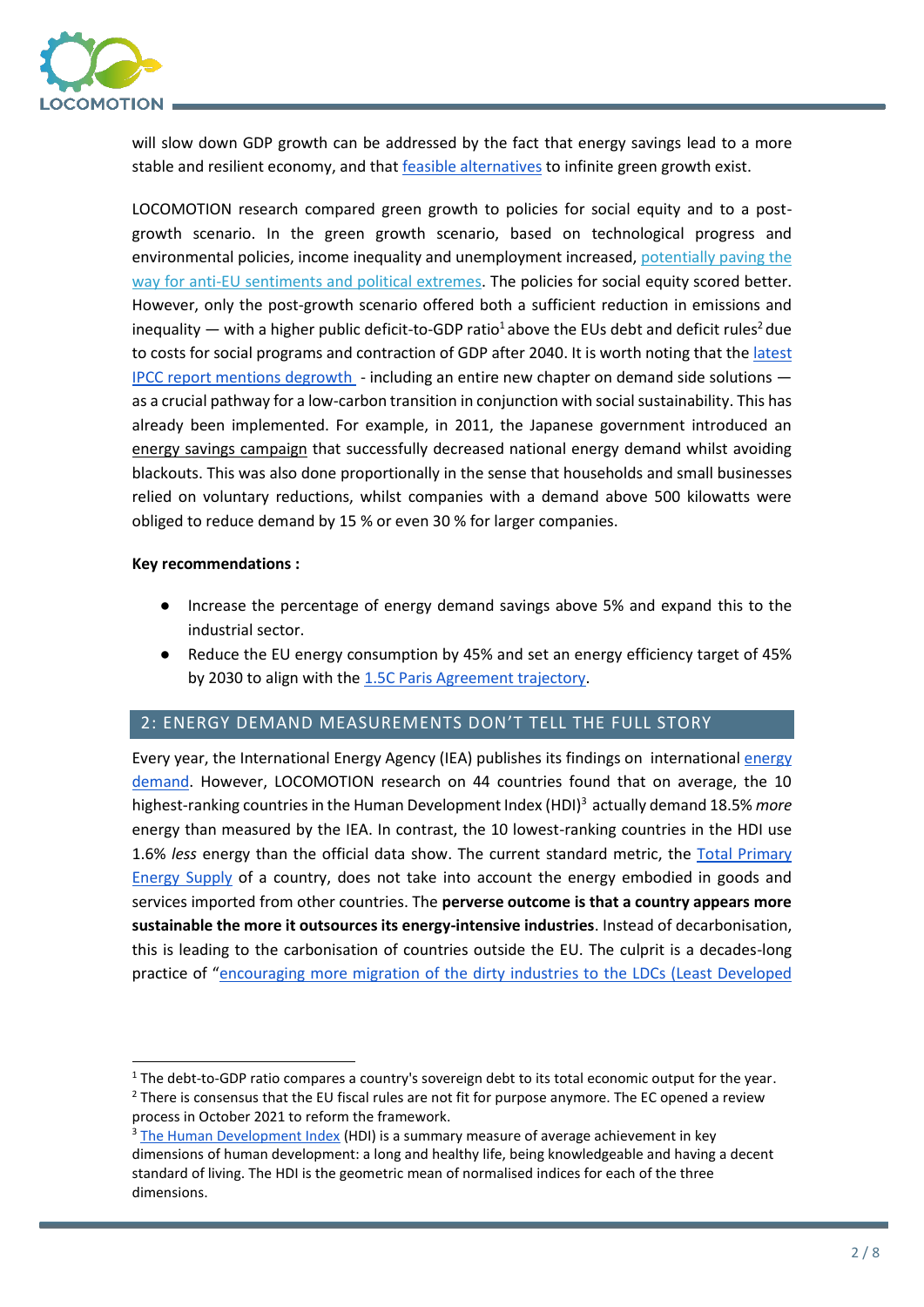

[Countries\)](http://www.envjustice.org/2013/02/lawrence-summers%E2%80%99-principle/)," as World Bank chief economist Lawrence Summers wrote in a leaked internal memo in 1991.

Putting energy out of sight and out of the books simply displaces the problem. The Hidden [Energy Flows](https://www.sciencedirect.com/science/article/abs/pii/S0959652620338725?via%3Dihub) indicator provides a solution. As other LOCOMOTION [publications](https://op.europa.eu/en/web/eu-law-and-publications/publication-detail/-/publication/fbac1fbe-41da-11ec-89db-01aa75ed71a1) have shown, insufficient policy action on energy demand reduction may cause an economic and social downturn, exacerbating social tensions and threatening political stability in the longer run. Acknowledging the existence of embodied energy flows is indispensable when formulating new national, European and international energy policies. The Hidden Energy Flow indicator provides a percentage to be added to or subtracted from the Total Primary Energy Used value of a country, provided by the IEA, to get its accurate consumption-based energy requirement. The indicator can help policymakers focus energy transition actions towards less energy consumption as well as effective production changes, improving energy justice and energy democracy.

#### **Key recommendations:**

- Improve national and international measurements of energy use by applying the Hidden Energy Flow indicator.
- Discourage practices in the EU that lead to the the carbonisation of non-EU countries (e.g. consumption attitudes and industrial production systems) and promote initiatives such as th[e 2000-Watt society.](https://www.2000watt.swiss/english.html)

### 3: THE EU'S ENERGY SUPPLY CAN BE 100% RENEWABLE BY 2040

When it comes to the EU, it is not only our responsibility (given historical emissions) to be a renewable energy zone, but also geopolitically strategic, given the EU's dependency on fossil fuel imports. In 2020, a clean energy scenario developed by civil society organisations (CAN Europe and the European Environmental Bureau) in cooperation with grid operators, industry representatives, economists and researchers has shown that th[e EU can run on 100% renewable](https://eeb.org/library/building-a-paris-agreement-compatible-pac-energy-scenario/)  [energy by 2040.](https://eeb.org/library/building-a-paris-agreement-compatible-pac-energy-scenario/) Doing this would give credibility to EU policy frameworks such as the European Green Deal and can create a multitude of green jobs.

However, many challenges lie in the way, and these [need to be addressed.](https://eeb.org/library/eeb-policy-brief-on-the-renewable-energy-directive-red-iii/) The [LOCOMOTION](https://www.locomotion-h2020.eu/)  [project](https://www.locomotion-h2020.eu/) will offer a more sophisticated integrated assessment model to assess the impact of different scenarios, including the implications of renewable-focused ones. Nevertheless, what is clear already is that **we do not need to wait for a technological miracle or use polluting bridge fuels**: a direct switch from fossil fuels to renewables is possible when combined with demand reduction, enhanced energy efficiency and circularity. It is not enough to expand renewables; and also need the phase-out of fossil fuels.

The EU needs to:

● Strive for a more ambitious **increase in renewable energy use**, in particular with solar PV and wind energy.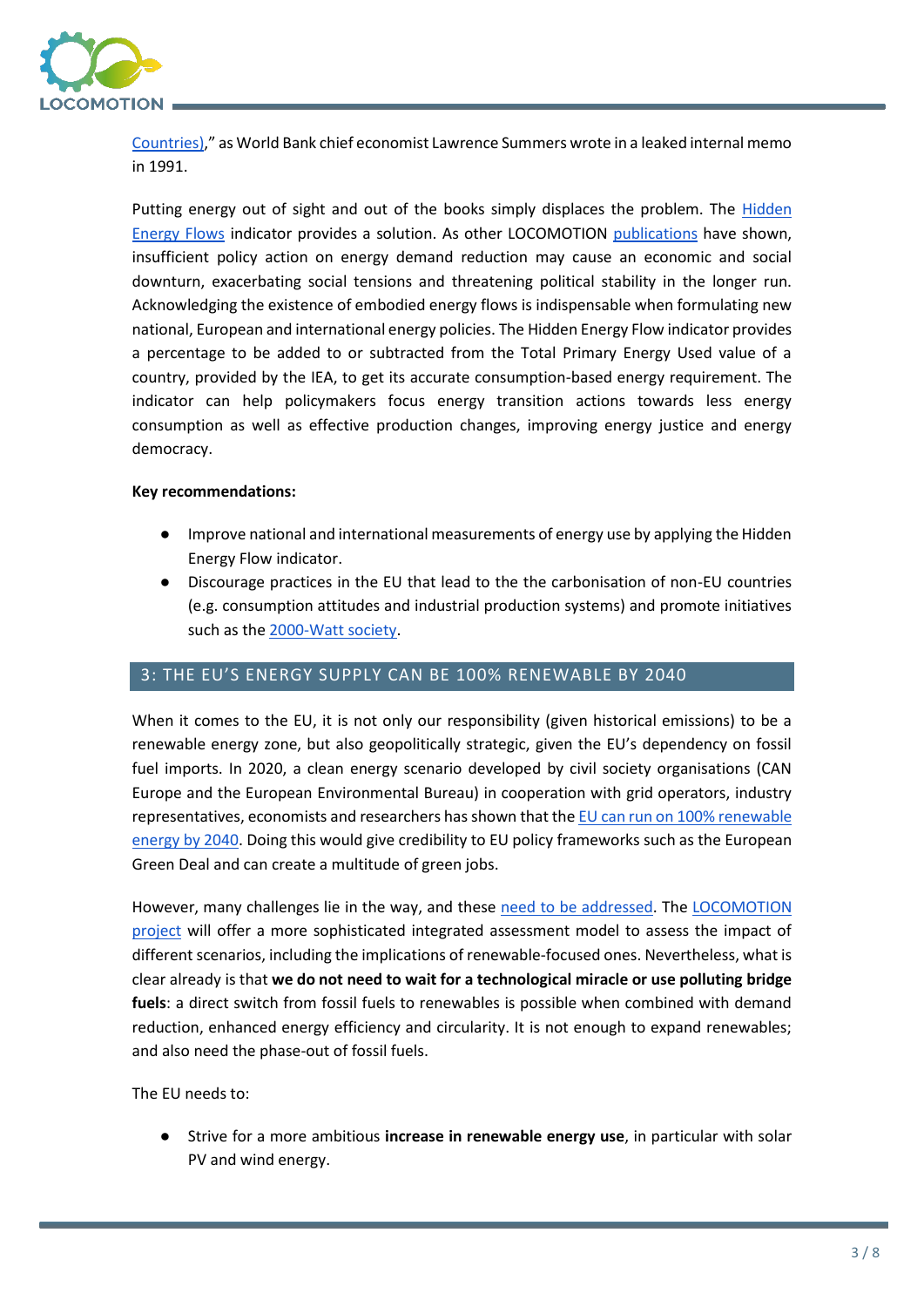

- **Move forward with the electrification** of industrial processes, heating and transport, using renewable electricity.
- Use **[flexibility options](https://www.locomotion-h2020.eu/energy-system-flexibility-for-renewable-energy-variability-in-iams/)** (such as batteries) to cope with the variability within energy systems.
- **Grant permits** for land use for wind and solar power plants in a reasonable time by removing inefficient bureaucratic procedures — but without watering down environmental protections and while ensuring the meaningful participation of local communities.
- Ensure that renewable energy projects are **eligible under State aid rules** to avoid delays in project planning and conduct a fast roll-out of the needed capacity.
- Make use of the potential of **Green Public Procurement** as a key leverage to upscale demand for renewable power.
- **Quickly phase out fossil fuels**
- Allow only a very **limited role for non-fossil gases** and fuels that are based exclusively on green hydrogen.
- **Exclude** negative emission technologies such as [Carbon Capture Storage and Use](https://www.locomotion-h2020.eu/resources/policy-briefs/)<sup>4</sup>

In order to achieve a global green and just energy transition, it is key that the EU supports countries outside the bloc through long-term partnerships and adequate financing. This can be done through various initiatives such as the [Joint Energy Transition Partnership with South](https://ec.europa.eu/commission/presscorner/detail/en/IP_21_5768)  [Africa,](https://ec.europa.eu/commission/presscorner/detail/en/IP_21_5768) the [Global Gateway,](https://ec.europa.eu/info/strategy/priorities-2019-2024/stronger-europe-world/global-gateway_en) the [EU-Africa Green Energy Initiative,](https://energy.ec.europa.eu/topics/international-cooperation/key-partner-countries-and-regions/sub-saharan-africa/africa-eu-energy-partnership_en) and the [Global Methane](https://ec.europa.eu/commission/presscorner/detail/en/statement_21_5766)  [Pledge.](https://ec.europa.eu/commission/presscorner/detail/en/statement_21_5766) All of these should be expanded to benefit more countries and more people and ensure ambitious decarbonisation strategies.

Moreover, the EU needs to take into account potential (global) environmental and social impacts, while it is transitioning to renewables such as solar energy. LOCOMOTION [research](https://www.locomotion-h2020.eu/the-potential-land-requirements-and-related-land-use-change-emissions-of-solar-energy/) shows that at 25-80% penetration in the electricity mix by 2050, solar energy may occupy between 0.5% to 2.8% of total EU territory. Until now, such solar energy expansion is found to predominantly replace, either directly or indirectly, land used for commercial purposes (e.g. cropland or commercial forests). This has global implications as for every 100 hectares of solar land in the EU, 31-41 hectares of unmanaged forest may be cleared throughout the world. To **avoid land competition**, and its harmful effects outside of the EU, the bloc needs to ensure that arable land being transformed into solar land is managed as pastures. Moreover, to avoid biodiversity loss, the distance between solar panels matters a lot. There has to be [at least 2,5 m](https://www.bne-online.de/fileadmin/bne/Dokumente/Englisch/Publications/201911_bne_study_biodiversity_profits_from_pv.pdf)  [of sunny area](https://www.bne-online.de/fileadmin/bne/Dokumente/Englisch/Publications/201911_bne_study_biodiversity_profits_from_pv.pdf) at noon between the months of May and September. As indicated, best practice examples exist, but policies are needed to make such mixed uses of land the new norm.

### **Key recommendations:**

- Mobilise energy savings through accelerating a deep renovation of buildings and a modernisation of industry and transport, to halve the EU's energy demand by 2050.
- Support implementation of renewables that should cover 50% of the EU's gross final energy consumption in 2030 and 100% in 2040.

<sup>&</sup>lt;sup>4</sup> The only exception being some specific industrial processes such as tiles, ceramics, and cement where emissions come from chemical reactions in the production, not from fuels.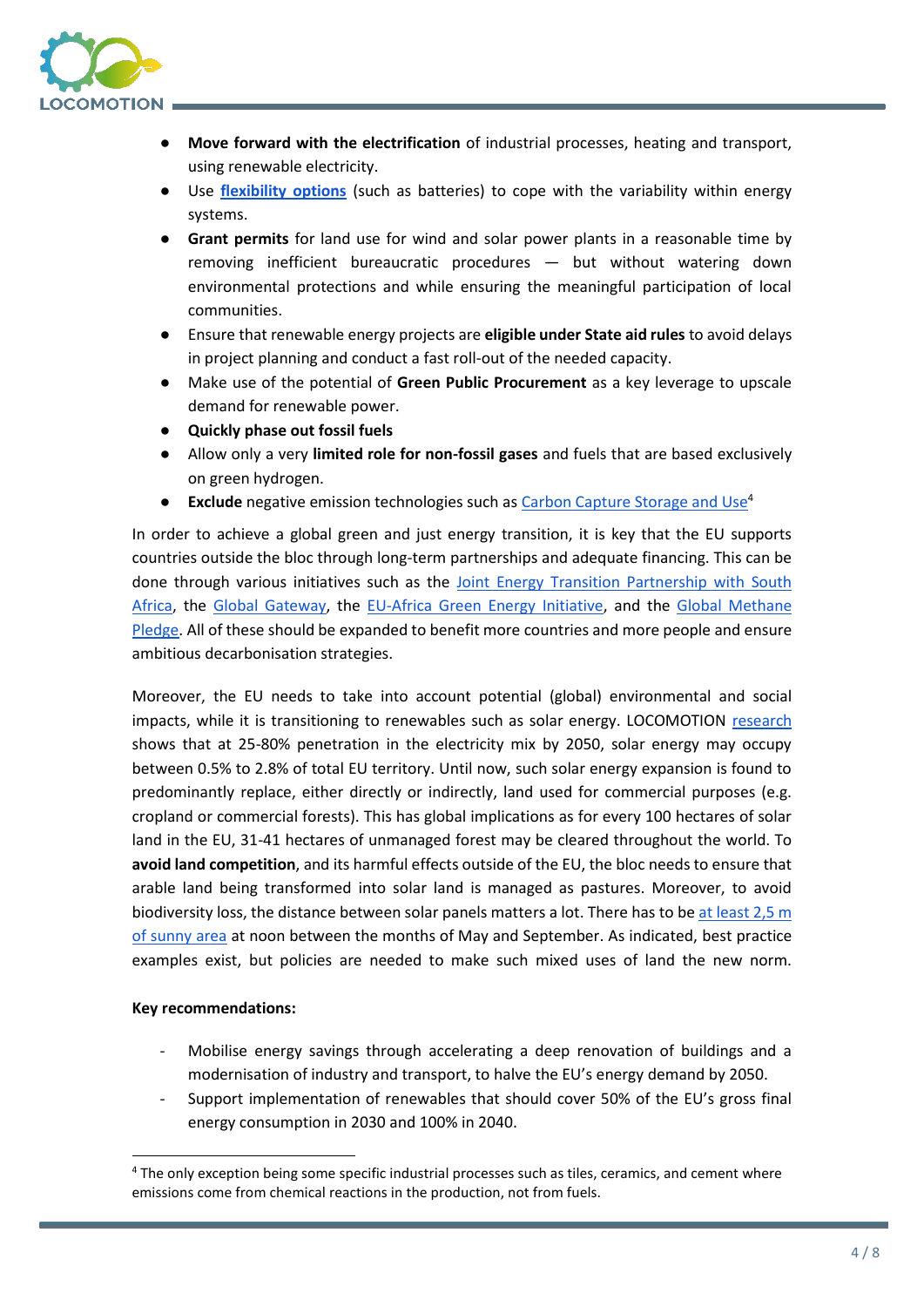

- Quickly phase out fossil fuels in the EU, starting with coal by 2030, fossil gas (including LNG) by 2035 and fossil oil products by 2040.
- Expand long-term partnerships and financial initiatives to support countries in their green transition*.*
- Leave the 1994 created Energy Charter Treaty, which is incompatible with the Paris Agreement.

# 4: RESOURCE AVAILABILITY CAN UNDERMINE GLOBAL DECARBONISATION

Europe represents under 10% of the world population, yet [consumes more than 25% of raw](https://eeb.org/library/green-mining-is-a-myth/)  [materials](https://eeb.org/library/green-mining-is-a-myth/) globally. One-third of that is for energy use. [Research](https://www.medeas.eu/publication/scientific-publication-dynamic-energy-return-energy-investment-eroi-and-material) from LOCOMOTION's predecessor model shows that a transition from fossil fuels to renewable energy systems could drive a steep re-materialisation of the economy. In a Green Growth scenario<sup>5</sup>, cumulated **extraction demand would surpass the current levels of reserves** for tellurium, indium, tin, silver and gallium by 2060 — all of which are key for renewable energy systems. LOCOMOTION [research](https://www.locomotion-h2020.eu/modelling-global-nickel-mining-supply-recycling-stocks-in-use-and-price-under-different-resources-and-demand-assumption-for-1850-2200/) further shows that at present rates of extraction, the available nickel resources - key for constructing solar plants - may go empty within a century. The issue of material availability may pose serious problems to the deployment of some renewable energy systems and alternative technologies in the next decades already, especially in the case of solar. Hence, it is imperative to reduce both material and energy demand as well as focus on recycling.

Recycling is key for the transition to renewables, but it is no silver bullet. In the Green Growth scenario mentioned above, the [recycling rate](https://www.sciencedirect.com/science/article/pii/S2211467X19300926) [of minerals is generously set at 85% by 2060.](https://www.sciencedirect.com/science/article/pii/S2211467X19300926) However, high recycling rates are based on the premise that we can largely reintroduce waste minerals into the system, which may not always be the case due to material and quality losses as well as health and safety risks, such as with lithium. To reach the ambitious 85% target, a full and rapid paradigm shift in product design, transparency and health measures is necessary. Due to the various difficulties linked to recycling, we need to **lower material consumption** in the first place, do more upcycling through [urban mining,](https://eeb.org/urbanmining/) and promote repairing and sharing systems.

Mining is highly linked to inequity and unequal exchanges. For example, for several materials in particular those used in energy technologies such as solar PVs, wind turbines and batteries the EU [is fully reliant on imports,](https://eeb.org/library/green-mining-is-a-myth/) often coming from politically sensitive countries. Behind these 'imports' often lie Europe's [ecological debts.](https://eeb.org/library/green-mining-is-a-myth/) For example, Sub-Saharan Africa loses around \$100 billion annually due to natural resources not being compensated for in the form of royalties and taxes. This inequity is highly problematic as it may prevent the region from making the switch to renewables due to a lack of necessary investment. The EU also faces many issues to achieve a green transition at home. In order to increase its resource independence, it has shifted its focus on sourcing its materials from European areas - arguing that green mining is possible in Europe. However, so-called ['green mining' is a myth](https://eeb.org/library/green-mining-is-a-myth/). It not only has high environmental costs but is also socially harmful, as local European communities are not properly involved in the decisionmaking beforehand. Research shows tha[t more mining simply leads to more conflict.](https://meta.eeb.org/2018/01/17/more-mining-leads-to-more-fighting/)

<sup>&</sup>lt;sup>5</sup> A growth-oriented path with a focus on technology, 100% share of renewables by 2060 and high recycling rates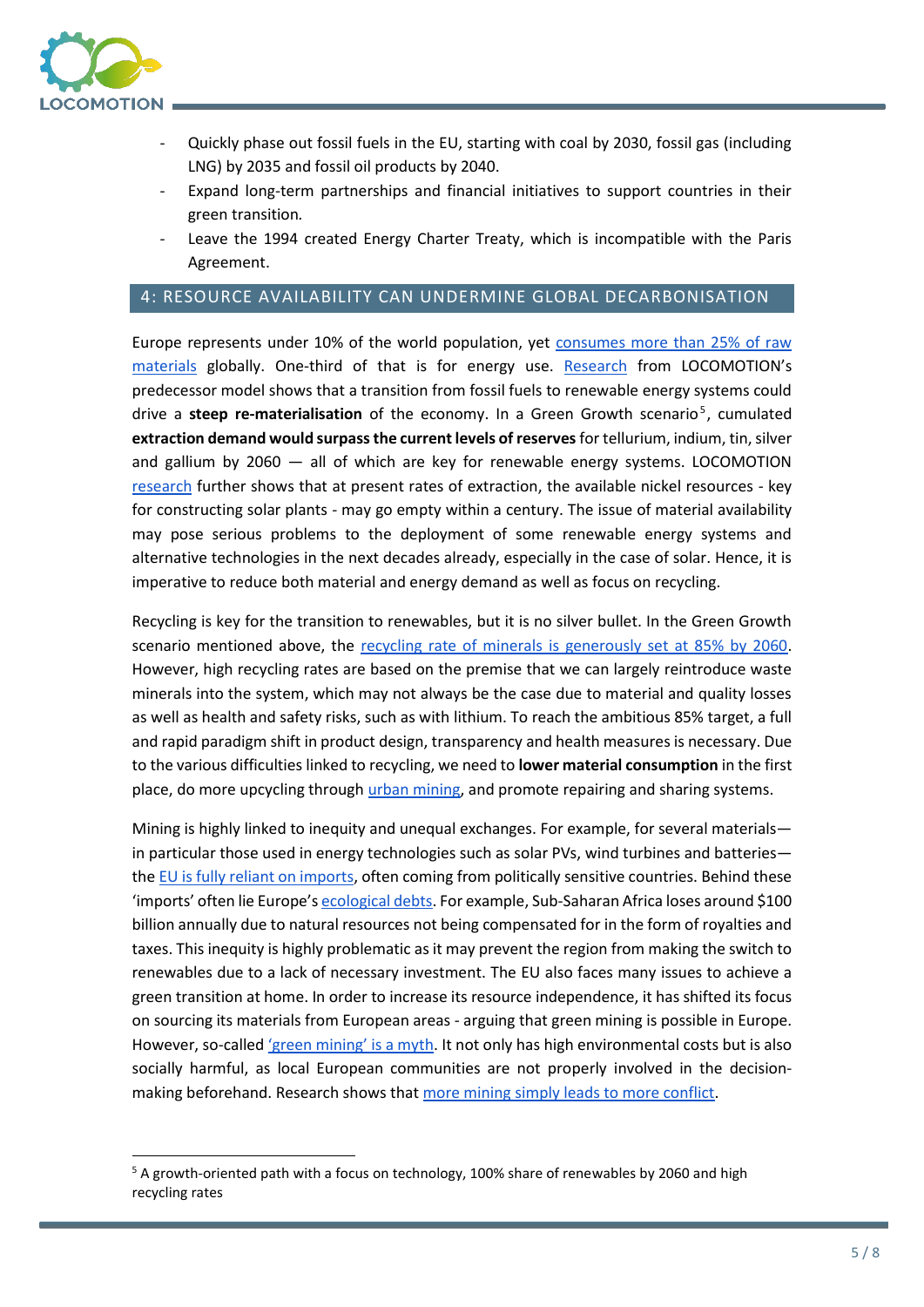

#### **Key recommendations:**

- Set targets and plans to **reduce absolute resource consumption** including a binding EU material footprint reduction target of 65% by 2050.
- Adopt **mandatory EU due diligence legislation** and grant communities a genuine **[Right](https://womin.africa/understanding-the-right-to-say-no/)  [to Say No](https://womin.africa/understanding-the-right-to-say-no/)** to mining projects.
- Ensure that **Natura 2000** and other protected areas are strictly protected as 'no go areas' for extractive industries.

## 5: A GLOBAL ENERGY TRANSITION REQUIRES SOCIAL JUSTICE

The EU positions itself as a climate leader. However, it can only truly lead and achieve the Paris Agreements if it (1) recognises its historical responsibility for climate change and (2) supports and implements a truly just transition inside and outside of the EU. To address the fact that we consume too much energy, we need to tackle extreme affluence. In the 25 years from 1990 to 2015, [global carbon emissions](https://www.oxfam.org/en/research/confronting-carbon-inequality) grew by around 60%. The EU was responsible for 15% of global cumulative consumption emissions, and the EU's 10% richest were responsible for over a quarter (27%) of the EU's emissions. This is also true [for energy consumption](https://www.nature.com/articles/s41560-020-0579-8) which is highly unequal and varies across countries and income groups: the richest 10% in the world consume 20 times more energy than the bottom 10. This demands a focus on energy distributional measures, progressive taxation and fiscal measures. Any financial burden of the energy transformation needs to be shared in a socially just and transparent way. When acute energy shortages threaten to cause power cuts, the first cut needs to be with the most prolific energy users, to reduce their share to a fair share — if that can avoid cutting small users off.

**True energy justice is a lot more than the current 'just transition'.** Energy justice demands remediations for the social, economic and health burdens for those who are disproportionately harmed by an energy project as well as equal participation in the process and recognition of marginalised communities. It aims to make energy more sustainable, affordable, accessible and democratic. Hence, [for a just transition,](https://www.sciencedirect.com/science/article/pii/S2214629620302395?via%3Dihub) policies must consider and respect the rights of local communities (within and outside of the EU) and enhance meaningful and inclusive participation throughout the process. The EU should prioritise the implementation of decentralised and/or community-owned energy projects as they increase acceptance of the transition, resilience and energy security in the long term. Yet the energy transition will have to be 'just' in a much broader sense. The EU currently follows a just transition approach that almost exclusively focuses on negative impacts of the transition on specific regions and polluting economic sectors. While this is important, it risks to benefit predominantly male-dominated sectors as men are still overrepresented in sectors like coal. We need a feminist and intersectional approach to a just [transition](https://eeb.org/wp-content/uploads/2022/03/18990.pdf) that goes beyond a few temporary distributive measures and seeks to tackle the root causes of the different forms of inequality. It rebalances existing power structures, centring the most marginalised in Europe and globally.

**Finally, there's the energy transition's impact on work.** The energy transition is expected to generate more [than 10 million new jobs worldwide by 2030.](https://www.weforum.org/agenda/2022/03/the-clean-energy-employment-shift-by-2030/) Many of the new green jobs will require different skills than previous energy jobs or will be in new locations. As LOCOMOTION research highlights, [transition policies](https://www.google.com/url?q=https://www.sciencedirect.com/science/article/pii/S2214629620302395?via%253Dihub&sa=D&source=docs&ust=1651227160522333&usg=AOvVaw10vZoEeOLef0PmIFcTYelo) must therefore ensure training and reskilling, focus on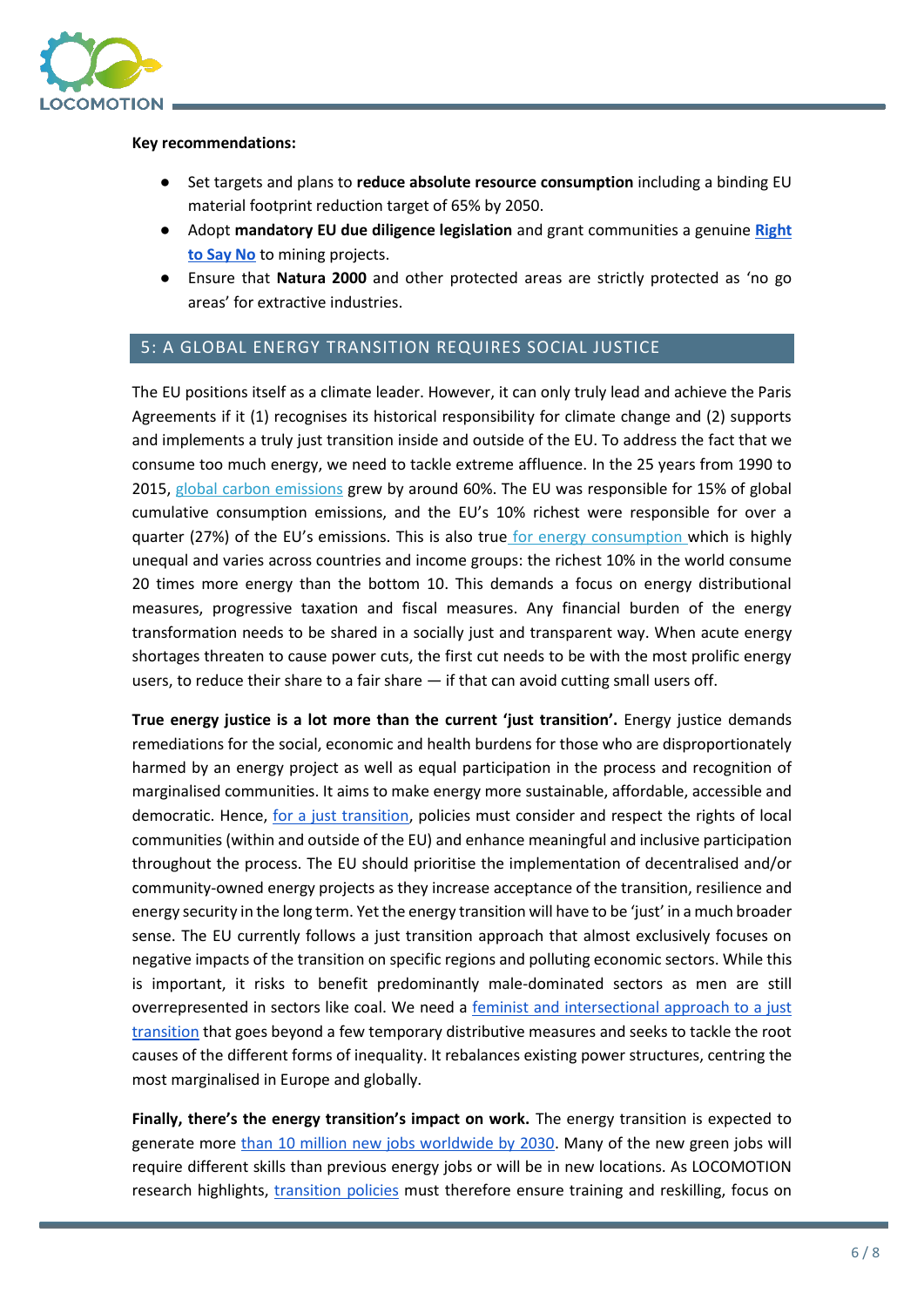

education and ensure decent and qualified jobs that deliver wellbeing for people. However, there is also a risk that these new jobs (e.g. in the renewable energy sector) mainly benefit male workers and reinforce existing gender segregation and other inequalities in these sectors and the labour market more generally. That is why [the EU must thus move away from an](https://eeb.org/library/why-the-european-green-deal-needs-ecofeminism/)  [understanding of 'green' or sustainable jobs](https://eeb.org/library/why-the-european-green-deal-needs-ecofeminism/) as employment only related to energy production, energy efficiency and environmental management. Sustainable jobs in a wellbeing economy include all jobs that contribute to preserving the wellbeing of people and nature such as care and education.

#### **Key recommendations:**

- Tackle extreme energy affluence by focusing on energy distributional measures, progressive taxation and fiscal measures.
- Apply an intersectional framing to energy policies and the just transition to benefit all people equally and to raise interest and acceptance of the transition.
- Adopt a broader and more holistic concept of sustainability and the green transition and jobs, one that includes environmental, economic but also social dimensions equally and gender justice more specifically.



## SUMMARY CHART

Source: LOCOMOTION-EU publication[: Climate action](https://op.europa.eu/en/web/eu-law-and-publications/publication-detail/-/publication/fbac1fbe-41da-11ec-89db-01aa75ed71a1) in the post-COVID world - Insights from EU-funded projects on how to build forward better